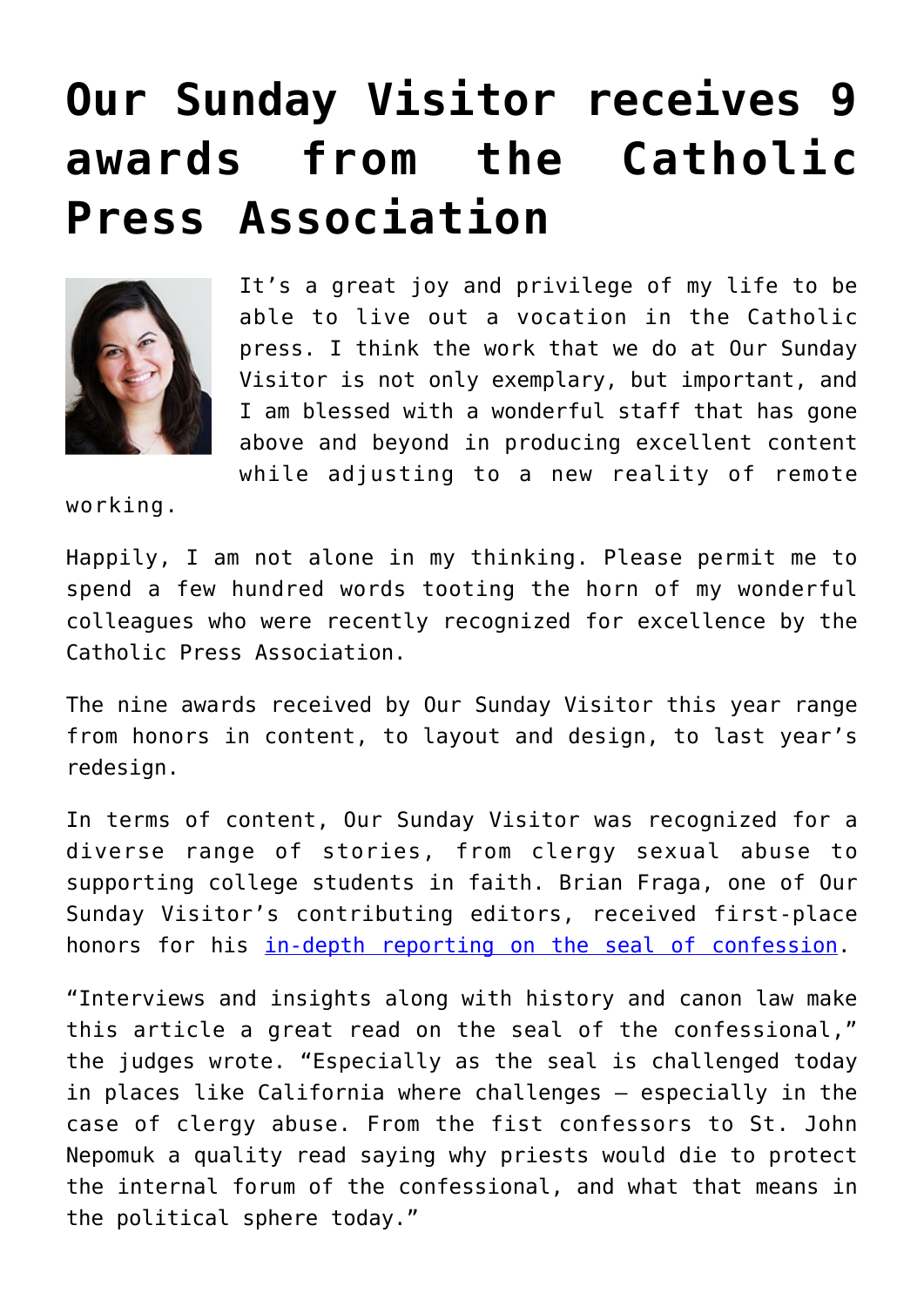In a second place award for our special college section "[Finding a Support System on Campus](https://www.osvnews.com/tag/fall-catholic-colleges-section/)," the judges wrote: "If every struggling college student could read this outstanding effort their life might be much easier because, while they may recognize the need for a support system, they may not be able to break that need down to bite sized snacks. So, here it is how to juggle relationships and responsibility, make sure Christ is your foundation, some secrets to success, finding friends of faith, and reminders of the role parents and professors play in the college life story."

In a third place award for the explanation of marriage, Brian Fraga, Michelle Martin and Leonard J. DeLorenzo were honored for their interesting content and clear writing. And an honorable mention recognized Fraga, Ava Lalor and the Our Sunday Visitor Editorial Board for contributions in the area of community violence.

We also received an honorable mention for one of our annual vocations special sections — ["A Window Into Their World.](https://www.osvnews.com/tag/fall-vocations-2019/)" And an honorable mention for our coverage of the clergy sexual abuse crisis, with nods going to Fraga, Father Thomas Berg and to all of our readers who contributed to ["Why We Are Staying](https://www.osvnews.com/2019/04/21/why-we-are-staying/)," last year's feature that explained why, even in the midst of trials, they will never leave the Church.

Our Sunday Visitor also was recognized for its design work, particularly regarding our redesign, which was launched last September. We received second place for honors of best front page, with judges especially liking the "dominant art, strong headlines and good index to copy inside the publication." The "This Week" section, added with our redesign, received second place for best layout, with "nice segmentation and promotes readability through clear delineation of space." And the redesign as a whole received honorable mention. Thanks to Lindsey Riesen and Chelsea Alt for their strong design work every day.